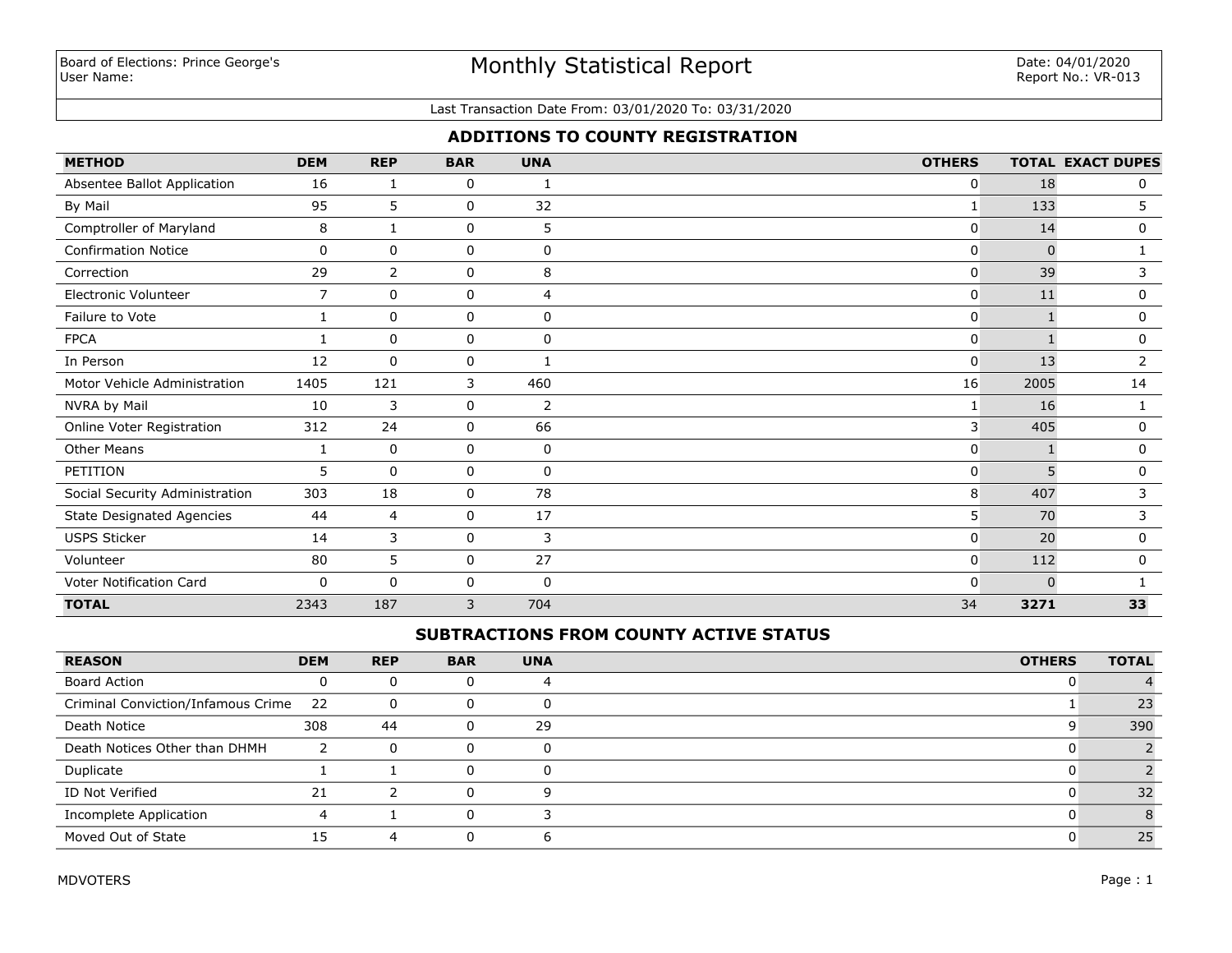Board of Elections: Prince George's User Name:

# Monthly Statistical Report

| Last Transaction Date From: 03/01/2020 To: 03/31/2020 |        |     |   |        |       |         |  |  |  |
|-------------------------------------------------------|--------|-----|---|--------|-------|---------|--|--|--|
| Non-Citizen                                           |        |     |   |        |       |         |  |  |  |
| Not Eligible                                          |        |     |   |        |       |         |  |  |  |
| Underage/ID Not Verified                              |        |     |   |        |       |         |  |  |  |
| Voter Request                                         |        |     | 0 |        |       |         |  |  |  |
| Duplicate/Merged                                      | 51     |     | 0 | 11     |       | 69      |  |  |  |
| County Transfer Out                                   | $-769$ | -88 | 0 | $-202$ | $-20$ | $-1079$ |  |  |  |
| <b>TOTAL</b>                                          | 1198   | 145 |   | 265    | 33    | 1641    |  |  |  |

## **AFFILIATION CHANGES**

| <b>CHANGE</b>      | <b>DEM</b> | <b>REP</b> | <b>BAR</b> | <b>UNA</b> | <b>OTHERS</b> | <b>TOTAL</b> |
|--------------------|------------|------------|------------|------------|---------------|--------------|
| From               | 380        | 141        | ∸          | 504        | 201           | 1228         |
| $\mathbf{r}$<br>10 | 612        | 120        |            | 327        | 165           | 1228         |
| <b>TOTAL</b>       | 232        | $-21$      | <u>.</u>   | $-177$     | $-36$         | $\mathbf{0}$ |

### **CURRENT ACTIVE REGISTRATION**

| <b>ACTIVITY</b>              | <b>DEM</b> | <b>REP</b> | <b>BAR</b> | <b>UNA</b> | <b>OTHERS</b> | <b>TOTAL</b> |
|------------------------------|------------|------------|------------|------------|---------------|--------------|
| <b>BEGINNING OF REPORT</b>   | 465414     | 39550      | 91         | 76048      | 13447         | 594550       |
| ADDITIONS $(+)$              | 2343       | 187        |            | 704        | 34            | 3271         |
| REINSTATED (+)               | 100        |            |            | 20         |               | 124          |
| CANCELLED (-)                | $-401$     | $-54$      |            | $-51$      | $-13$         | $-519$       |
| COUNTY TRANSFER OUT (-)      | -769       | $-88$      |            | $-202$     | $-20$         | $-1079$      |
| AFFILIATION CHANGES (+ OR -) | 232        | $-21$      | 2          | $-177$     | $-36$         | $\mathbf{0}$ |
| * INACTIVATED (-)            | $-2$       | 0          |            | 0          |               | $-2$         |
| * REACTIVATED (+)            | 163        | 14         |            | 38         |               | 217          |
| <b>END OF REPORT TOTALS</b>  | 467080     | 39591      | 96         | 76380      | 13415         | 596562       |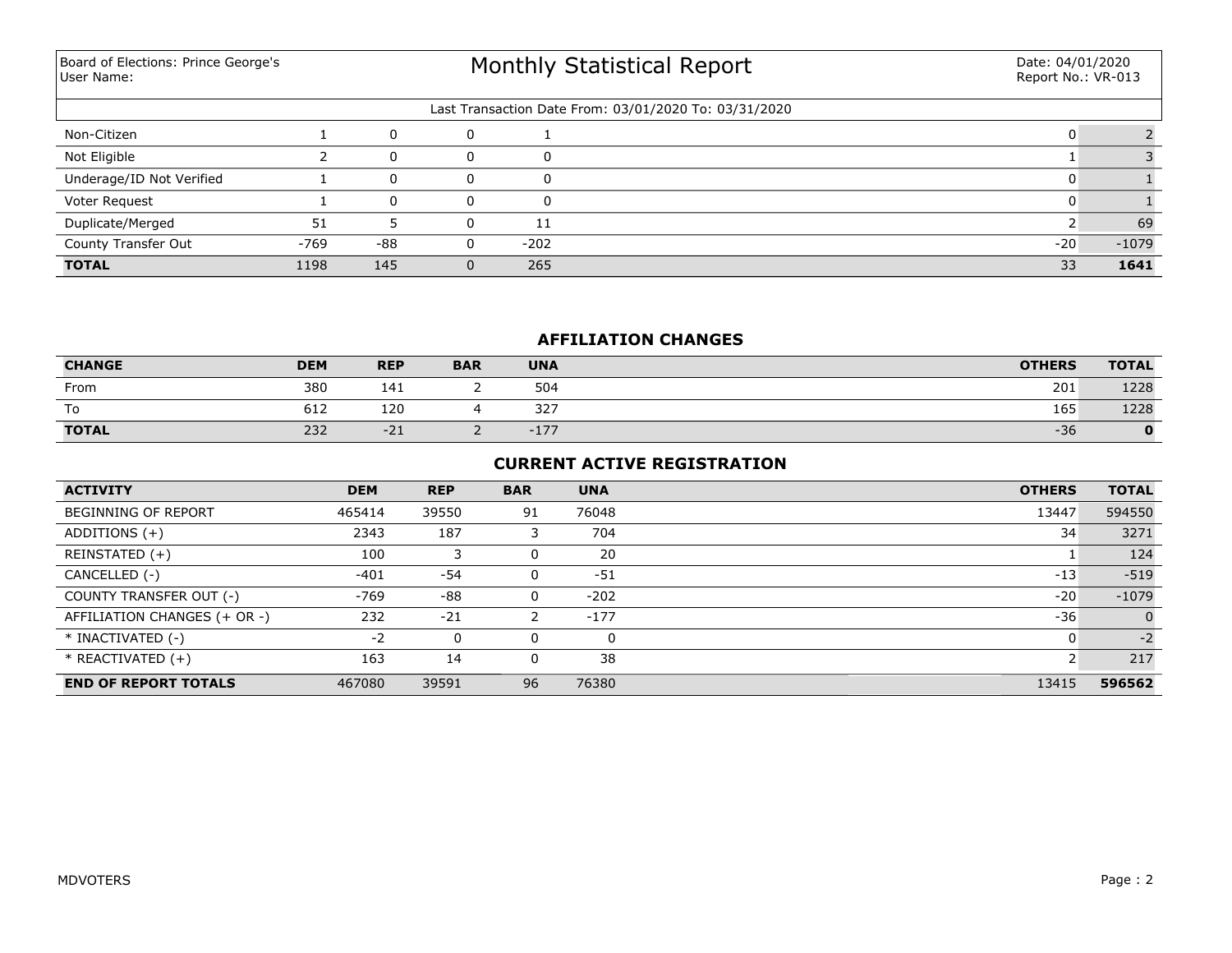#### Last Transaction Date From: 03/01/2020 To: 03/31/2020

### **INACTIVE REGISTRATION**

## **SUBTRACTIONS FROM COUNTY INACTIVE STATUS**

| <b>REASON</b>                      | <b>DEM</b>     | <b>REP</b>   | <b>BAR</b>  | <b>UNA</b>  | <b>OTHERS</b>  | <b>TOTAL</b>   |
|------------------------------------|----------------|--------------|-------------|-------------|----------------|----------------|
| Absentee Ballot Application        | $\overline{2}$ | 0            | 0           | 0           | 0              | $\overline{2}$ |
| By Mail                            | 9              | 0            | 0           | 0           | 0              | 9              |
| Comptroller of Maryland            | 1              | 0            | 0           | 0           | 0              | $\mathbf{1}$   |
| <b>Confirmation Notice</b>         | $\overline{2}$ | 0            | 0           | 1           | $\mathbf{0}$   | $\mathsf 3$    |
| Correction                         | 3              | 1            | 0           | 0           | $\mathbf{0}$   | $\overline{4}$ |
| Criminal Conviction/Infamous Crime | 5              | 0            | 0           | 0           | 0              | 5              |
| Death Notice                       | 3              | 0            | 0           | 0           | 1              | $\overline{4}$ |
| <b>FPCA</b>                        | $\mathbf{1}$   | $\mathbf 0$  | 0           | $\mathbf 0$ | $\mathbf{0}$   | $\mathbf{1}$   |
| In Person                          | 1              | 0            | 0           | 0           | 0              | $\mathbf 1$    |
| Motor Vehicle Administration       | 121            | 11           | 0           | 28          | $\overline{2}$ | 162            |
| Moved Out of State                 | 20             | 3            | 0           | 8           | $\mathbf{0}$   | 31             |
| Not Eligible                       | $\mathbf 0$    | 0            | 0           | 3           | $\mathbf 0$    | $\overline{3}$ |
| Online Voter Registration          | 22             | 1            | 0           | 3           | 0              | $26\,$         |
| PETITION                           | 1              | $\mathbf{1}$ | 0           | 0           | 0              | $\overline{2}$ |
| <b>State Designated Agencies</b>   | $\overline{4}$ | 0            | 0           | 0           | 0              | $\overline{4}$ |
| USPS Sticker                       | 0              | 0            | 0           | 1           | $\mathbf{0}$   | $\mathbf 1$    |
| Volunteer                          | 1              | 0            | 0           | 0           | 0              | $\mathbf 1$    |
| Duplicate/Merged                   | 4              | 1            | 0           | 3           | 0              | $\delta$       |
| County Transfer Out                | $-37$          | $-1$         | $\mathbf 0$ | $-7$        | $\mathbf 0$    | $-45$          |
| <b>TOTAL</b>                       | 237            | 19           | $\mathbf 0$ | 54          | 3              | 313            |

## **CURRENT INACTIVE REGISTRATION**

| <b>ACTIVITY</b>            | <b>DEM</b> | <b>REP</b> | <b>BAR</b> | <b>UNA</b>               | <b>OTHERS</b> | <b>TOTAL</b> |
|----------------------------|------------|------------|------------|--------------------------|---------------|--------------|
| <b>BEGINNING OF REPORT</b> | 23327      | 2752       |            | 5892                     | 743           | 32715        |
| $*$ INACTIVATED $(+)$      |            |            |            |                          |               |              |
| *REACTIVATED (-)           | $-168$     | $-14$      |            | $-33$                    |               | $-217$       |
| COUNTY TRANSFER OUT (-)    | $-37$      |            |            | $\overline{\phantom{0}}$ |               | $-45$        |